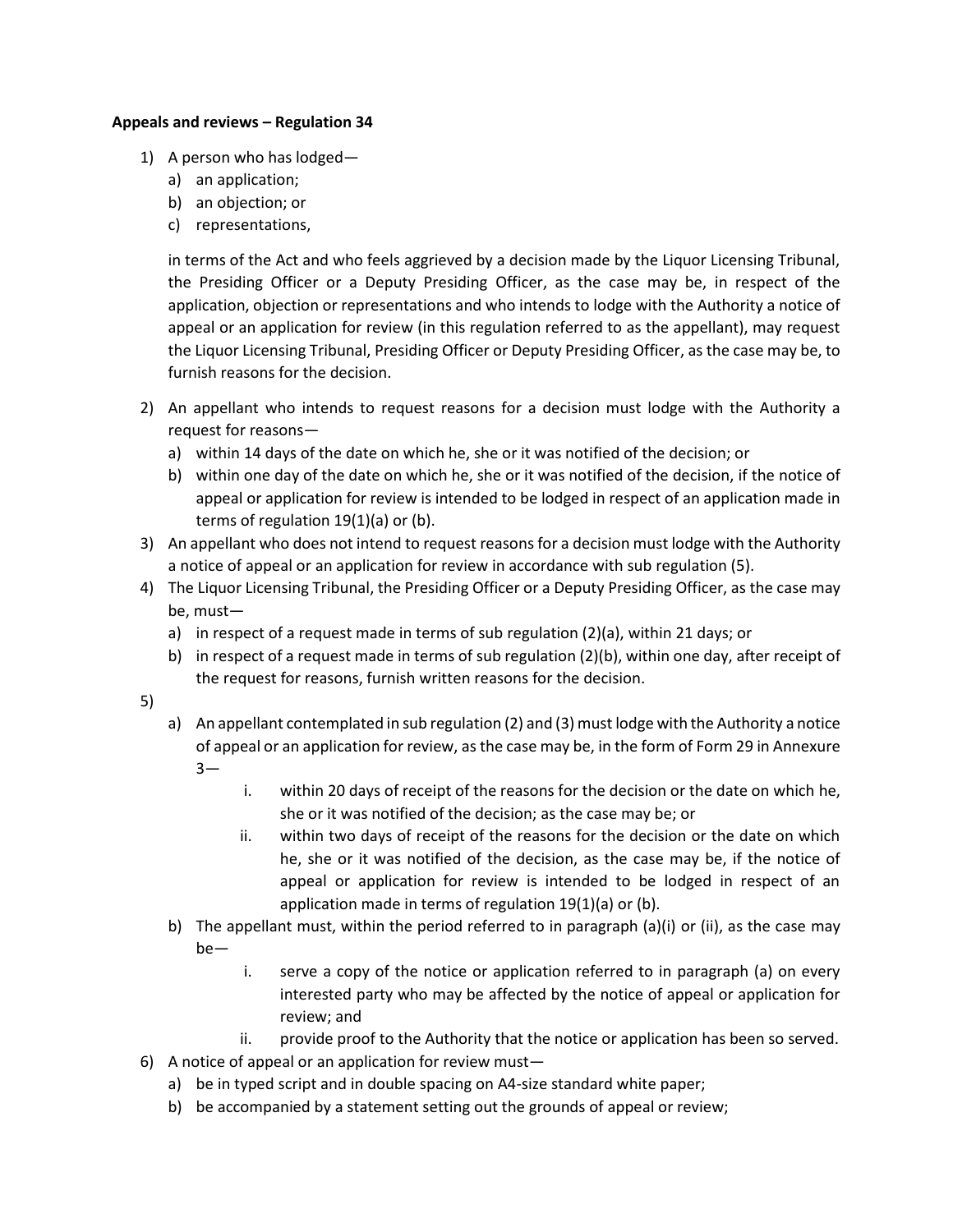- c) be accompanied by a comprehensive statement of the factual or legal points that the appellant submits in substantiation of the appeal or review;
- d) be accompanied by a list of the authorities, if any, to be tendered in support of each of the main factual or legal points; and
- e) set out the relief sought by the appellant.
- 7)
- a) The Liquor Licensing Tribunal, Presiding Officer or Deputy Presiding Officer, as the case may be, and an interested party contemplated in sub regulation (5)(b)(i) may lodge with the Authority a responding statement to the notice of appeal or application for review referred to in sub regulation (6) within
	- i. 14 days of receipt of the notice of appeal or application for review; or
	- ii. two days of receipt of the notice of appeal or application for review, if the notice of appeal or application for review was lodged in respect of an application made in terms of regulation 19(1)(a) or (b).
- b) The Liquor Licensing Tribunal, Presiding Officer or Deputy Presiding Officer, as the case may be, and an interested party contemplated in sub regulation (5)(b)(i) must within the period referred to in paragraph (a)(i) or (ii), as the case may be  $$ 
	- i. serve a copy of the responding statement referred to in paragraph (a) on the appellant; and
	- ii. provide proof to the Authority that the responding statement has been so served.
- 8) A responding statement must
	- a) be in typed script and in double spacing on A4-size standard white paper;
	- b) set out a response to the notice of appeal or application for review lodged in terms of sub regulation (6)(a); and
	- c) be accompanied by a list of the authorities, if any, to be tendered in support of the statement.
- 9) The Chief Executive Officer must, within two days after the period referred to in sub regulation  $(7)(a)(i)$  has lapsed or within one day after the period referred to in sub regulation  $(7)(a)(ii)$  has lapsed, as the case may be, submit to the Appeal Tribunal the following:
	- a) the record of the decision of the Liquor Licensing Tribunal, Presiding Officer or Deputy Presiding Officer, as the case may be, that is the subject of the notice of appeal or application for review;
	- b) where available, the transcription of the recording of the meeting of the Liquor Licensing Tribunal relating to the notice of appeal or application for review;
	- c) the notice of appeal or application for review; and
	- d) any responding statements lodged with the Authority.
- 10) An appellant may, at any time before the Appeal Tribunal makes a decision on a notice of appeal or an application for review lodged by the appellant, withdraw the notice of appeal or application for review by giving written notice of the withdrawal to the Chief Executive Officer.
- 11) The Appeal Tribunal must consider the notice of appeal or application for review on the date as contemplated in sub regulation (28)(b)(i) or (ii), as the case may be.
- 12) The Appeal Tribunal may request further information that, in the opinion of the Appeal Tribunal, is required to clarify issues raised by the notice of appeal or application for review from the Liquor Licensing Tribunal, Presiding Officer or Deputy Presiding Officer, as the case may be, the appellant or an interested party contemplated in sub regulation (5)(b)(i).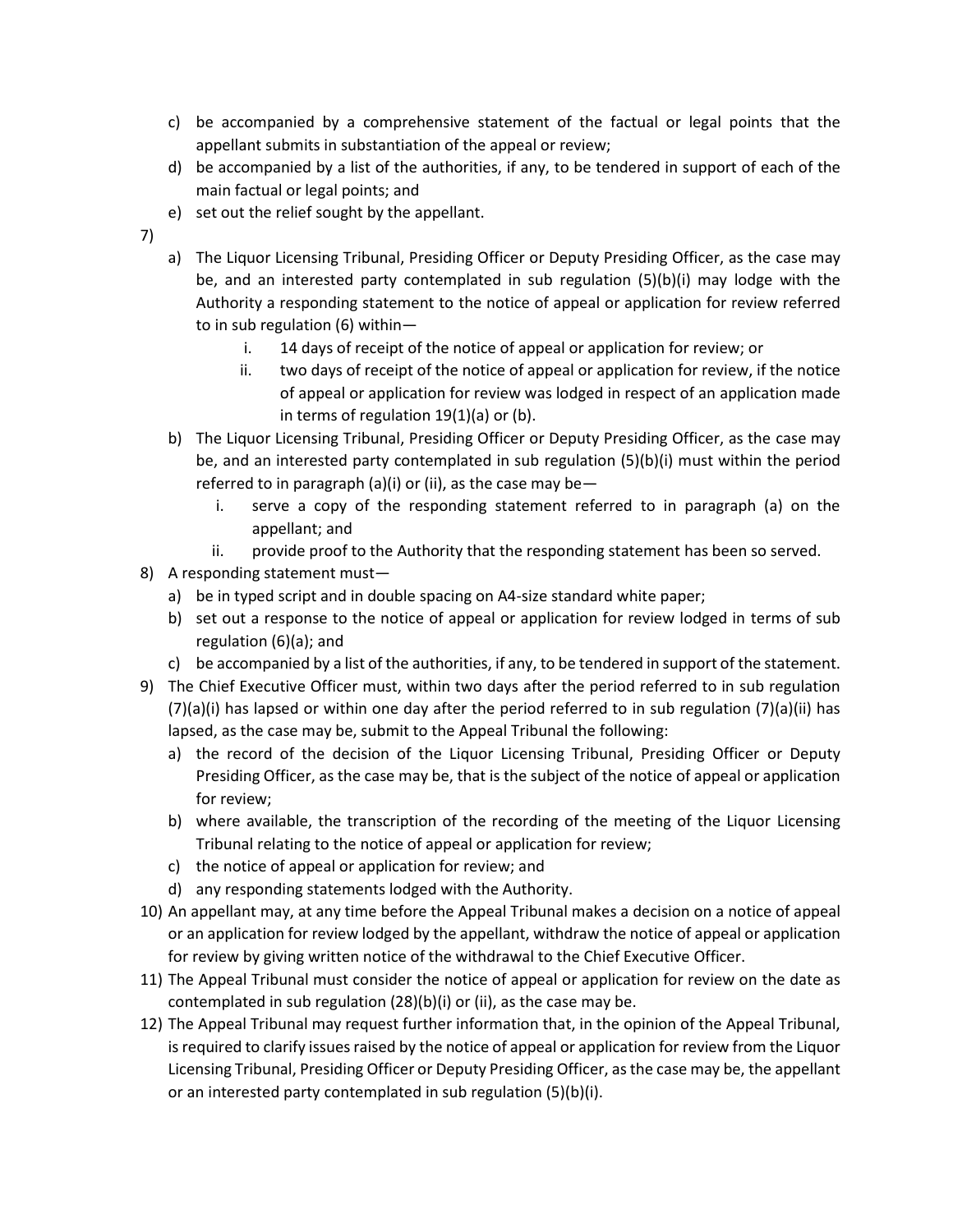- 13) The Appeal Tribunal must, within five days of receipt of all the relevant documents and information referred to in sub regulation (9) or within one day of receipt of all the relevant documents referred to in sub regulation (9) if the notice of appeal or application for review was lodged in respect of an application made in terms of regulation 19(1)(a) or (b), assess whether the Appeal Tribunal requires further information.
- 14) If the Appeal Tribunal assesses that further information is required, the Chief Executive Officer must, within five days of the assessment referred to in sub regulation (13), or within one day of the assessment referred to in sub regulation (13) if the notice of appeal or application for review was lodged in respect of an application made in terms of regulation 19(1)(a) or (b), notify the relevant person that further information is required and of the details of the further information so required.
- 15) The person from whom further information is requested must, within five days of receipt of the notice referred to in sub regulation (14) or within one day of receipt of the notice referred to in sub regulation (14) if the notice of appeal or application for review was lodged in respect of an application made in terms of regulation  $19(1)(a)$  or  $(b)$ 
	- a) serve copies of the further information requested on
		- i. every interested party contemplated in sub regulation (5)(b)(i) and the Liquor Licensing Tribunal, Presiding Officer or Deputy Presiding Officer, as the case may be, if the person is the appellant;
		- ii. the appellant, Liquor Licensing Tribunal, Presiding Officer or Deputy Presiding Officer, as the case may be, and every other interested party contemplated in sub regulation (5)(b)(i), if the person is an interested party; or
		- iii. the appellant and every interested party contemplated in sub regulation  $(5)(b)(i)$ , if the person is the Liquor Licensing Tribunal, Presiding Officer or Deputy Presiding Officer, as the case may be; and
	- b) lodge the further information with the Chief Executive Officer.
- 16) The Chief Executive Officer must on the day on which the further information is received forward the further information to the Appeal Tribunal.
- 17) When further information is served as contemplated in sub regulation (15), the relevant persons contemplated in sub regulation (15)(a) may, within
	- a) five days of receipt of the further information; or
	- b) one day of receipt of the further information if the notice of appeal or application for review was lodged in respect of an application made in terms of regulation 19(1)(a) or (b), submit to the Chief Executive Officer submissions in relation to the further information lodged.
- 18) The Chief Executive Officer must on the day on which the submissions are received forward the submissions to the Appeal Tribunal.
- 19) The Appeal Tribunal may consider a notice of appeal or an application for review by means of
	- a) the consideration of the relevant documents and information referred to in sub regulations (9), (15) and (17); or
	- b) a hearing.
- 20) The notice of appeal or application for review may, subject to sub regulations (24) and (25), be considered in terms of sub regulation (19)(a) if it appears to the Appeal Tribunal that the issues for determination in the notice of appeal or application for review can be adequately determined in the absence of the parties by considering the documents or other materials provided to it.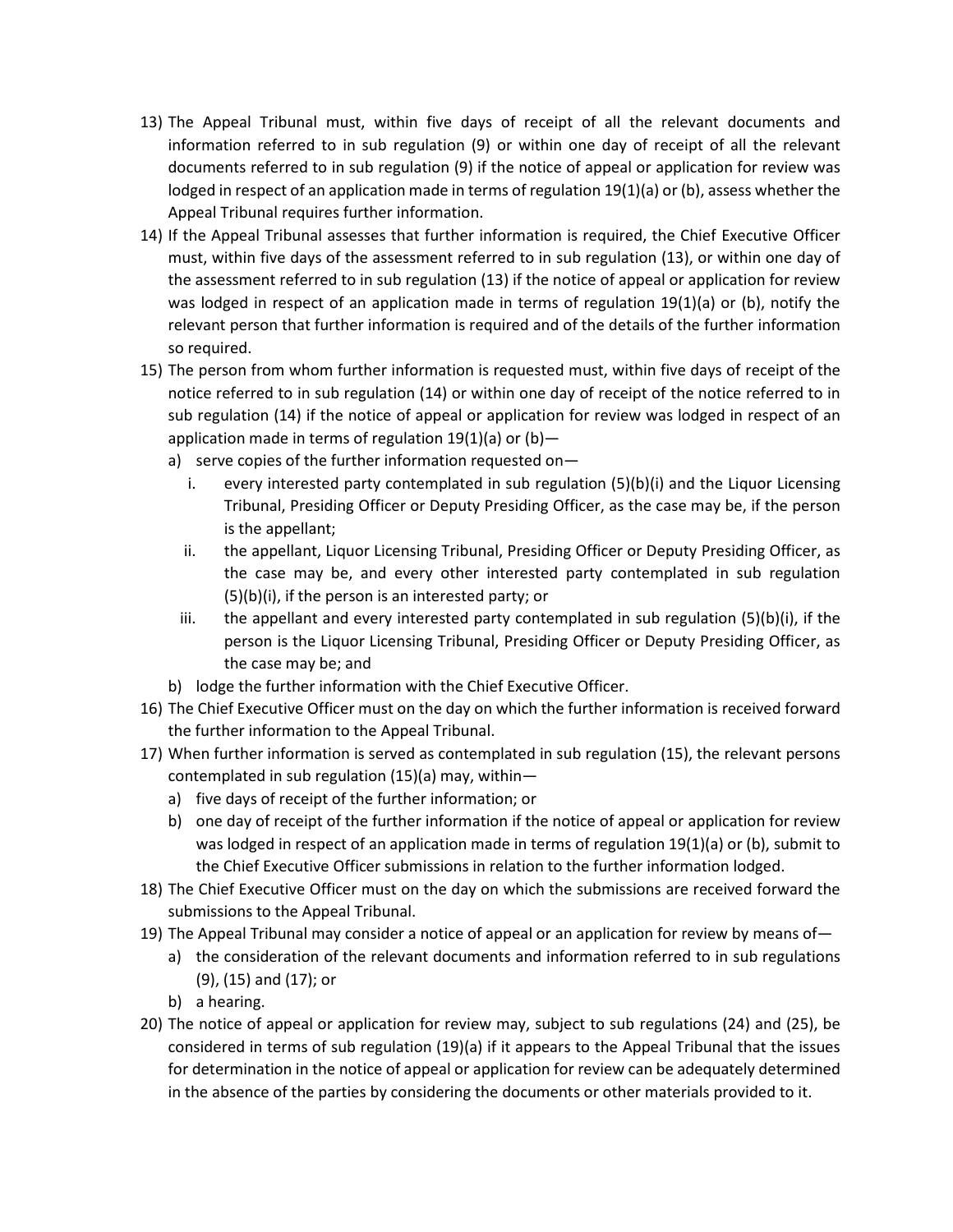- 21) The notice of appeal or application for review may be considered in terms of sub regulation  $(19)(b)$ 
	- a) if it appears to the Appeal Tribunal that the issues for determination in the notice of appeal or application for review cannot be adequately determined in the absence of the parties by considering the documents or other materials provided to it; or
	- b) if a hearing would assist in the expeditious and fair disposal of the notice of appeal or application for review.
- 22)
	- a) Where no further information is required, the Appeal Tribunal must, within one day of its assessment referred to in sub regulation (13) assess whether the notice of appeal or application for review lodged by the appellant should be considered in terms of sub regulation (19)(a) or (b) and simultaneously notify the Chief Executive Officer of its assessment.
	- b) Where further information is required, the Appeal Tribunal must, within
		- i. three days of receipt of the submissions contemplated in sub regulation (17)(a), if any; or
		- ii. one day of receipt of the submissions contemplated in sub regulation (17)(b), if any, assess whether the notice of appeal or application for review lodged by the appellant should be considered in terms of sub regulation (19)(a) or (b) and simultaneously notify the Chief Executive Officer of its assessment.
- 23) The Chief Executive Officer must within
	- a) three days of receipt of the notice contemplated in sub regulation (22)(a) or (22)(b)(i); or
	- b) one day of receipt of the notice contemplated in sub regulation (22)(a), if the notice of appeal or application for review was lodged in respect of an application made in terms of regulation 19(1)(a) or (b) or sub regulation (22)(b)(ii), notify the Liquor Licensing Tribunal, Presiding Officer or Deputy Presiding Officer, as the case may be, the appellant and every interested party contemplated in sub regulation (5)(b)(i) whether the notice of appeal or application for review lodged by the appellant is to be considered in terms of sub regulation (19)(a) or (b).
- 24) Where the notice referred to in sub regulation (23) states that the notice of appeal or application for review is to be considered in terms of sub regulation (19)(a), the appellant and every interested party contemplated in sub regulation (5)(b)(i) must within
	- a) five days of receipt of the notice referred to in sub regulation (23)(a); or
	- b) one day of receipt of the notice referred to in sub regulation (23)(b), notify the Chief Executive Officer in writing whether or not he, she or it agrees to the consideration of the notice of appeal or application for review in terms of sub regulation (19)(a).
- 25) If the Chief Executive Officer does not receive a notice from the appellant or an interested party within the relevant period referred to in sub regulation (24), whether or not he, she or it agrees to the consideration of the notice of appeal or application for review in terms of sub regulation (19)(a), it must be assumed that the appellant or interested party, as the case may be, so agrees.
- 26) Where the appellant and every interested party contemplated in sub regulation (5)(b)(i) agree to the consideration of the notice of appeal or application for review in terms of sub regulation (19)(a) or where no response was received from the appellant and every interested party contemplated in sub regulation (5)(b)(i), the Appeal Tribunal must consider the notice of appeal or application for review in terms of sub regulation (19)(a).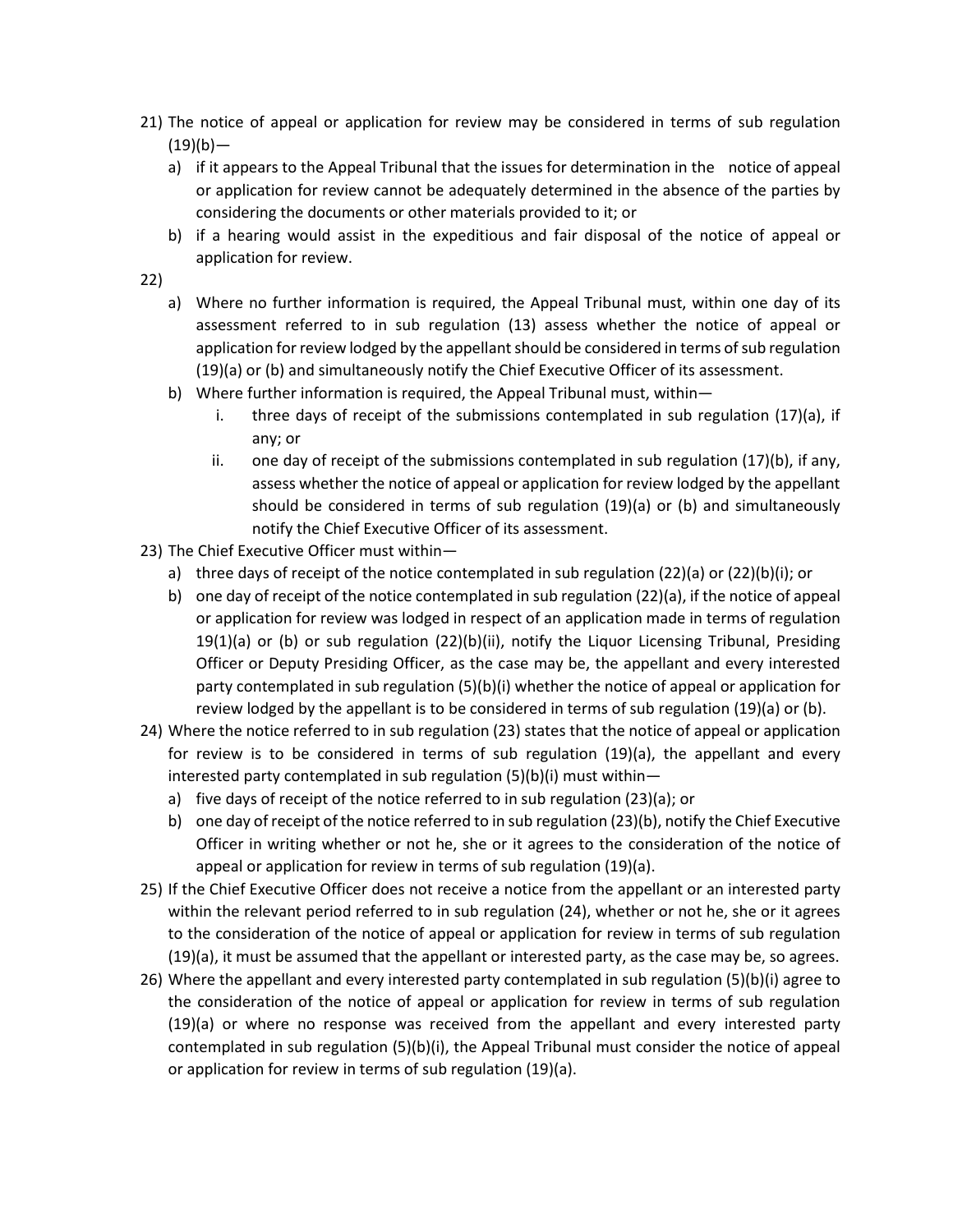- 27) Where the notice referred to in sub regulation (23) states that the notice of appeal or application for review is to be considered in terms of sub regulation (19)(b) or if the appellant or an interested party contemplated in sub regulation (5)(b)(i) notifies the Chief Executive Officer in terms of sub regulation (25) that he or she does not agree to the consideration of the notice of appeal or application for review in terms of sub regulation (19)(a), the Appeal Tribunal must consider the notice of appeal or application for review in terms of sub regulation (19)(b).
- 28) The Chief Executive Officer must on the day on which the notice contemplated in sub regulation (24) is received from the appellant or interested party, on the day on which the relevant period referred to in sub regulation (24) lapses or, in respect of a notice contemplated in sub regulation (23) that states that the notice of appeal or application for review is to be considered in terms of sub regulation (19)(b), on the day on which the notice contemplated in sub regulation (23) is sent to the relevant persons
	- a) notify the Appeal Tribunal whether or not the appellant or interested party agrees to the consideration of the notice of appeal or application for review in terms of sub regulation (19)(a) or whether no response was received from the appellant or the interested party, as the case may be; and
	- b) give written notice of the date for the consideration of the notice of appeal or application for review to the Liquor Licensing Tribunal, Presiding Officer or Deputy Presiding Officer, as the case may be, the Appeal Tribunal, the appellant and the interested party, which date must be within
		- i. ten days of the notice referred to in paragraph (a); or
		- ii. three days of the notice referred to in paragraph (a) if the notice of appeal or application for review was lodged in respect of an application made in terms of regulation 19(1)(a) or (b).
- 29) When an appeal or review is to be considered by means of a hearing, the Appeal Tribunal must at the consideration of the appeal or review follow the following procedure:
	- a) the Appeal Tribunal must advise the appellant and every interested party contemplated in sub regulation  $(5)(b)(i)$  who are present that he, she or it will be given an opportunity to present his, her or its notice of appeal, application for review or responding statement, as the case may be;
	- b) the Appeal Tribunal may adjourn the hearing on good grounds at the request of a party to a time and date determined by the Appeal Tribunal for the continuation of the hearing;
	- c) the appellant must present and argue his, her or its notice of appeal or application for review first, unless the Appeal Tribunal on good cause shown, determines otherwise;
	- d) the representative of the Liquor Licensing Tribunal, Presiding Officer or Deputy Presiding Officer, as the case may be, may present his, her or its responding statement, if any, after the appellant at the request of the Appeal Tribunal, unless the Appeal Tribunal, on good cause shown, determines otherwise;
	- e) every interested party contemplated in sub regulation (5)(b)(i) may present and argue his, her or its responding statement, if any, after the representative of the Liquor Licensing Tribunal, Presiding Officer or Deputy Presiding Officer, as the case may be, unless the Appeal Tribunal on good cause shown, determines otherwise;
	- f) the Appeal Tribunal may ask questions to obtain clarity during the hearing;